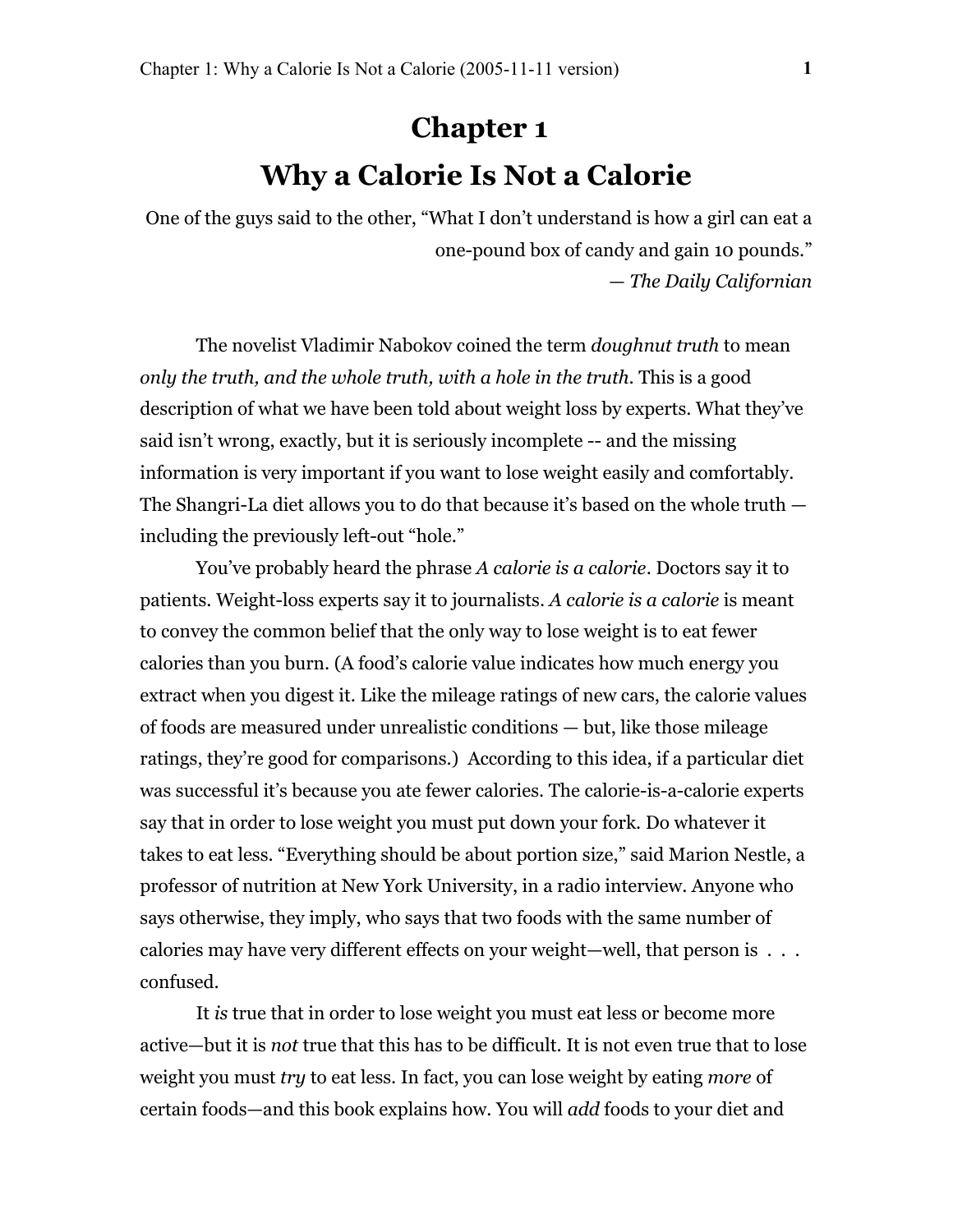you won't have to stop eating anything. Unless you want to lose a large amount of weight (say, 60 pounds or more), you may not even need to make big changes in which foods you eat.

The Shangri-La diet is so different from previous diets and what you have been told about weight loss because it is based on a new theory of weight control, a theory supported by considerable scientific evidence.

## **More Is Easier than Less**

Early weight-loss diets demanded that you *subtract*: Cut calories by eating less. This prescription worked so rarely (everyone became too hungry!) that the message had to change. It became *Eat less fat*. Cut out the ice cream, butter, French fries, hamburgers and other high-fat foods, experts said, and the unwanted pounds will come off. This advice didn't work very well either.

The message became *Eat fewer carbs*. Avoid almost all carbs (Atkins) or avoid "bad" carbs (Protein Power, Sugarbusters, South Beach) we were told, and you'll be healthier and slimmer. Bread, pasta, even apples and bananas were restricted or forbidden. Low-carb diets work modestly well, but they are not easy to follow ("I got tired of chicken and eggs," a friend said) and rarely produce as much weight loss as the dieter would like.

With the Shangri-La diet, weight loss happens because you *add:* You add certain foods to what you eat. These foods make you feel full and satisfied more easily; as a result, you eat less overall and lose weight. The foods you'll be adding are safe, cheap, and widely available. You don't have to give up anything. You don't need to *try* to eat less of anything or to pay close attention to how much you eat.

## **The Truth You Know**

The Shangri-La diet is different from earlier diets because it is based on new ideas. One of them is that what you eat affects your weight in two ways—one that you already know all about, and one that's the missing hole in the whole dieting truth.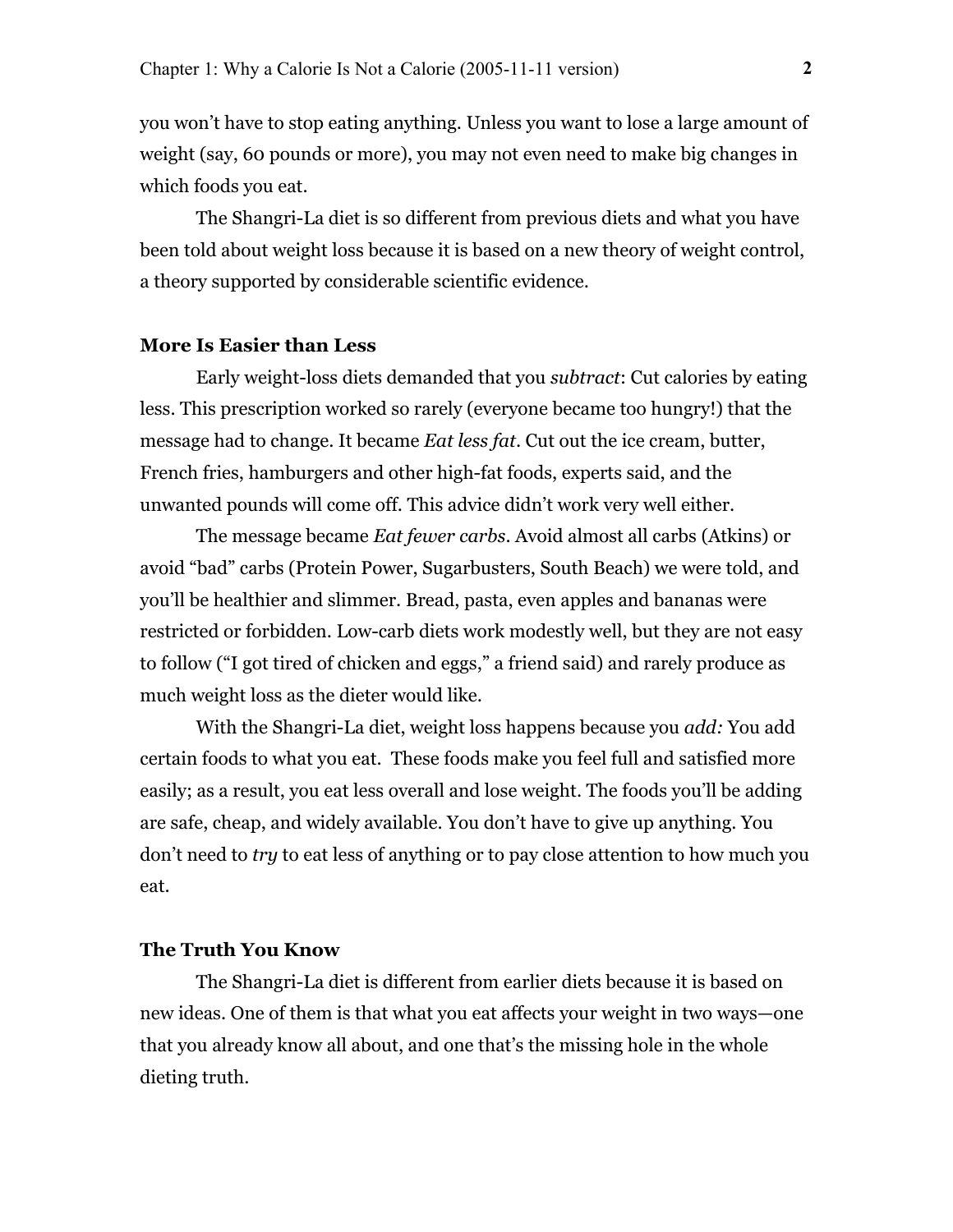What you already know is that excess calories become fat. You've been told many times that your weight depends on how much you eat. If you eat more, you will weigh more. It's true that your body extracts energy (calories) from the food you eat, and if you consume more energy than you use, most of the excess is stored as fat. From this point of view, it is true that a calorie is a calorie: It doesn't matter where the excess energy (calories) came from. It will become fat. As far as fat storage goes, 100 excess calories from raw carrots will have the same effect as 100 excess calories from banana cream pie. It is also true that to lose weight (fat), you must burn more calories than you eat. All this is true — but it is a doughnut truth.

## **The Missing Truth**

Here is what you have not been told: Food *also* affects your weight by influencing what is called your body-weight *set point*, a term taken from engineering. Weight-control researchers have used it to mean the weight your body "wants" to be—the weight you are when you're not paying attention to how much you eat, the weight you drift back to when you go off a diet. Your set point may be quite a bit more than the weight you would choose or the weight that's healthy for you. In spite of the name, however, your set point is not fixed or constant. It is not your "natural weight," one unchanging magic number. Rather, your set point goes up and down, partly in response to what you eat.

By varying how hungry you are and how soon you feel full when you eat, your body-weight regulatory system pushes your weight close to your set point. Your body-weight set point is like the temperature to which a thermostat is set. My home thermostat, for example, is set to 70 degrees. The system "wants" the temperature to be 70 degrees at all times. If the temperature goes below 70 degrees, the system turns on a heater, which warms the house. When the temperature reaches 70 degrees, the heater turns off. Your weight-regulation system controls your weight in a similar way. Let's say your body-weight set point is 180 pounds. If you weigh *less* than 180 pounds, you will be hungry and think about food. The bigger the gap between your set point and your weight, the more hungry you will be, the more you will think about food, and the more food it will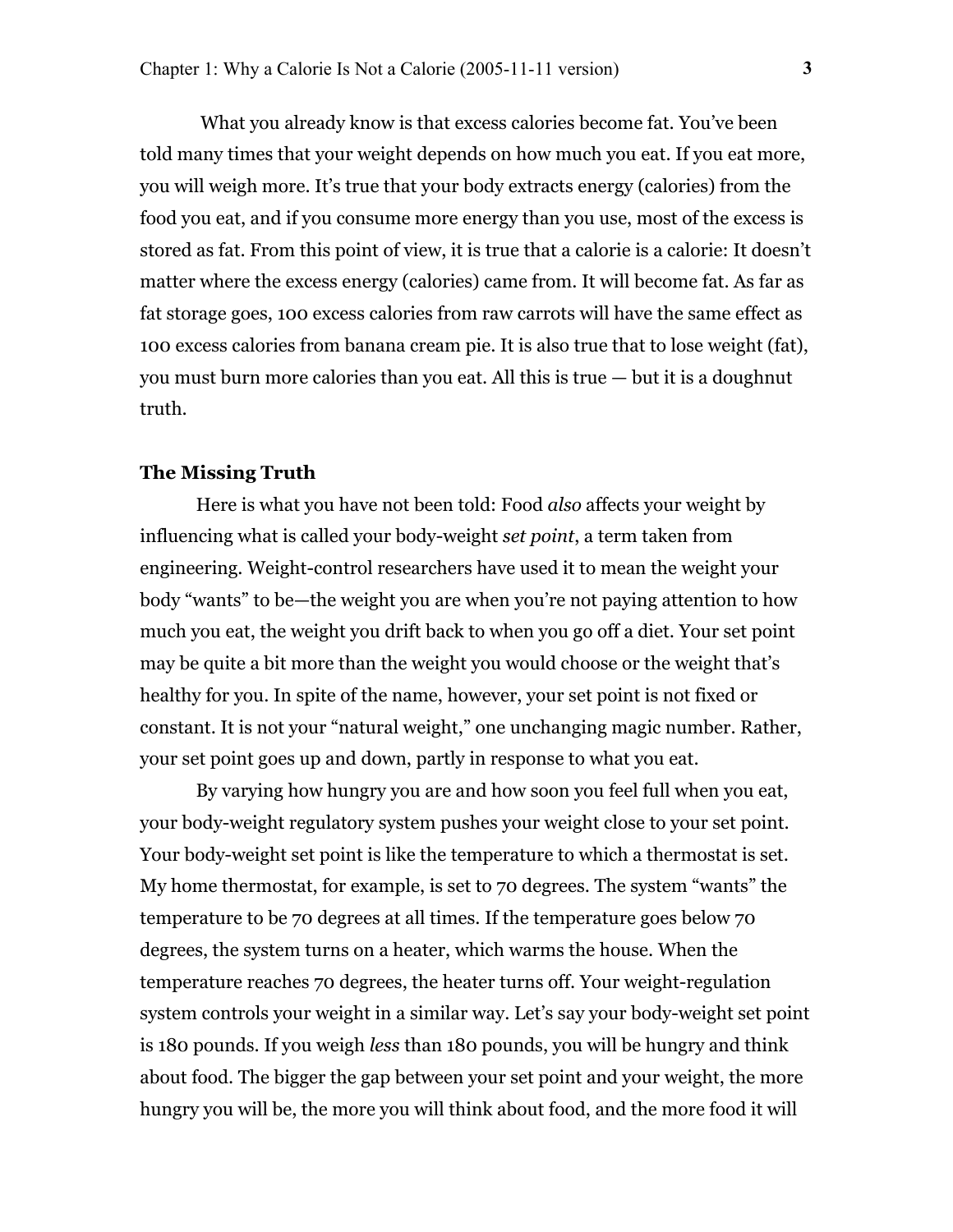take to feel full when you eat. It is nearly impossible to weigh much less than your set point for a long time — the hunger becomes unbearable.

If you weigh *more* than your set point of 180 pounds, you will not be hungry and will think much less about food. When you eat, you will feel full rapidly. (See the table for more details.)

| What's My Set Point?                                      |                      |
|-----------------------------------------------------------|----------------------|
| If you feel $\ldots$                                      | Your set point is    |
|                                                           |                      |
| Ravenous. Can't stop thinking about food. Dream about it. | Your weight plus     |
| Nothing fills you up, even a large meal. Unhappy.         | several pounds       |
| Hungry. Always feel like eating. Think about food every   | Your weight plus a   |
| few minutes.                                              | pound or two         |
| Comfortable. Hungry sometimes. At mealtime, food looks    | Close to your weight |
| good. You eat average amounts.                            |                      |
| Full long after a meal. Forget to eat. Don't think about  | Your weight minus    |
| food. Not hungry until you start eating.                  | a pound or two       |
| Stuffed. Feel like you don't want to eat for days. Your   | Your weight minus    |
| favorite foods? No thanks. Never hungry.                  | several pounds       |

The level of your set point depends on everything you have eaten for the last several months. Some foods are high-set-point foods; if you eat only these foods, your set point will be high. Some foods are low-set-point foods; if you eat only those foods, your set point will be low. (I'll explain why in later chapters.) Other foods are in between. Your set point depends on the *average* of what you have eaten for several months. When you eat a food that is low for you (lower than your average), your set point goes down slightly. When you eat a food that is high for you (higher than your average), your set point goes up slightly.

When a food lowers your set point, you will be less hungry than usual afterwards. You may wait longer than usual before your next meal and you will tend to eat less than usual at your next meal. When a food raises your set point, you are more hungry than usual afterwards, you may eat sooner than usual, and